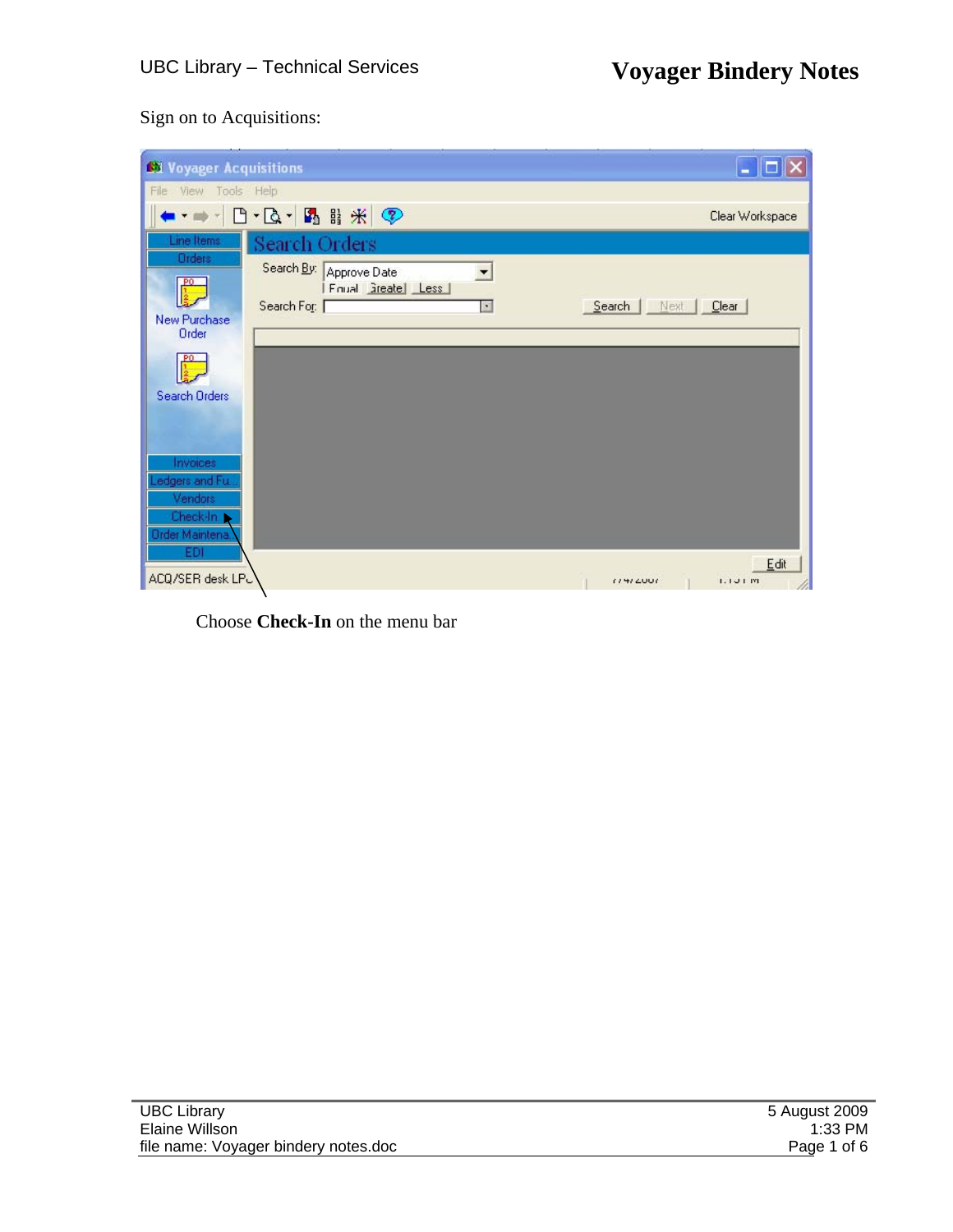| <b>64 Voyager Acquisitions</b>                                                     |                                                                                              | $\overline{\phantom{a}}$ , $\overline{\phantom{a}}$ , $\overline{\phantom{a}}$ |
|------------------------------------------------------------------------------------|----------------------------------------------------------------------------------------------|--------------------------------------------------------------------------------|
| View Tools Help<br>File                                                            |                                                                                              |                                                                                |
|                                                                                    |                                                                                              | Clear Workspace                                                                |
| Line Items<br><b>Orders</b><br>Invoices<br>Ledgers and Full<br>Vendors<br>Check-In | Search Orders<br>Search By:<br>Approve Date<br>회<br>Finual areate Less<br>Search For:  <br>⊡ | Search   Next   Clear                                                          |
| E<br>Subscription<br>Maintenance                                                   |                                                                                              |                                                                                |
| Bindery<br>Maintenance<br>⊡<br>轟<br>Order Maintena.<br>EDI                         |                                                                                              | Edit                                                                           |
| ACQ/SER desk APC                                                                   |                                                                                              | 11412001<br>1.1J1M                                                             |

Scroll down and choose **Bindery Maintenance**



(Or choose **Other Search…** to search by DBCN, call number, etc.)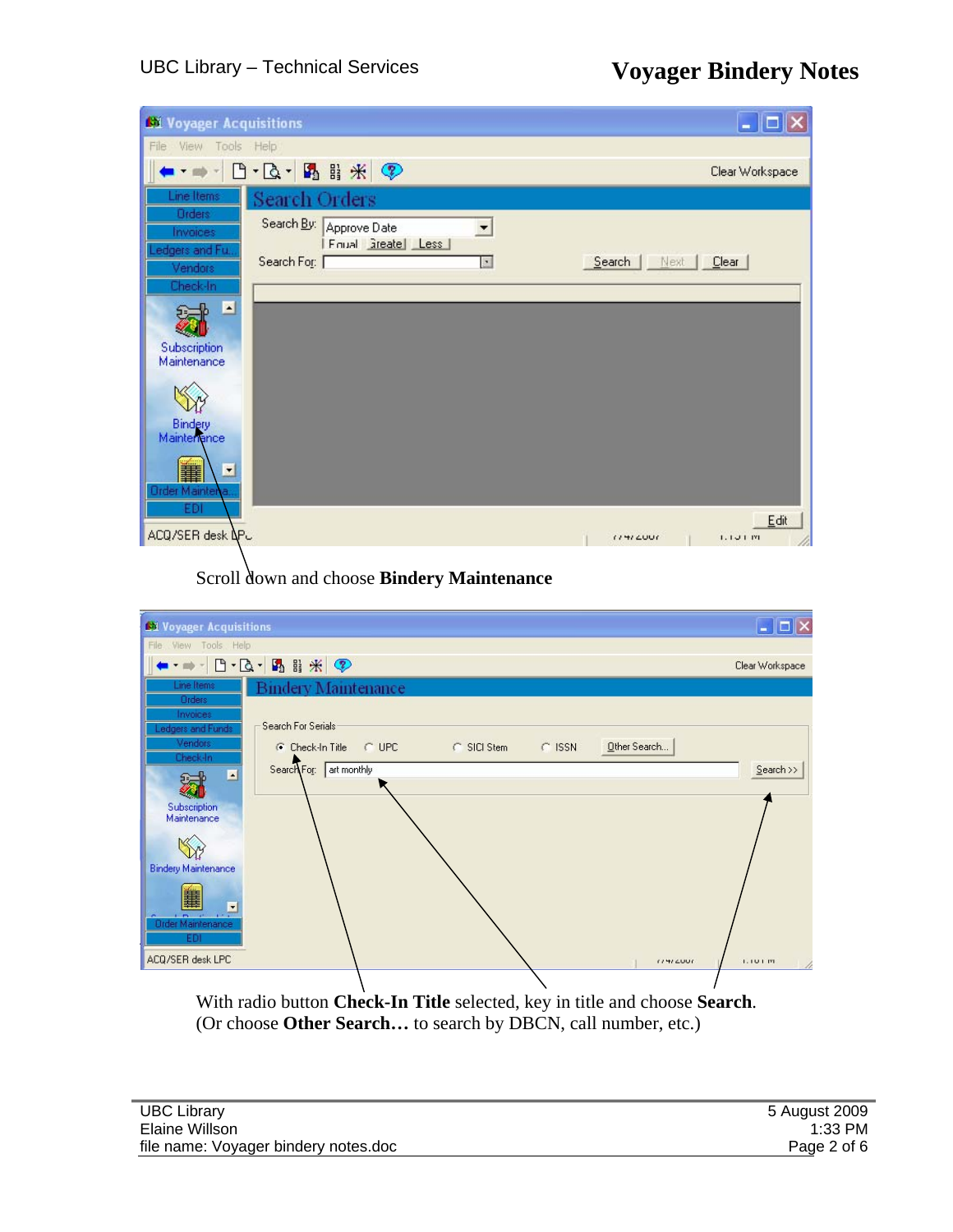| <b>Stil Voyager Acquisitions</b>                                                             |                                                                                                                     | $\Box$               |
|----------------------------------------------------------------------------------------------|---------------------------------------------------------------------------------------------------------------------|----------------------|
| View Tools Help<br>File                                                                      |                                                                                                                     |                      |
|                                                                                              | + - - B - B - B B * P                                                                                               | Clear Workspace      |
| Line Items                                                                                   | <b>Bindery Maintenance</b>                                                                                          |                      |
| <b>Orders</b><br>Invoices<br>Ledgers and Funds<br>Vendors<br>Check-In<br>ø<br>$\epsilon = 0$ | Search For Serials<br>C UPC<br>C SICI Stem<br>Other Search<br>C Check-In Title<br>C ISSN<br>Search For: art monthly | $Search$ >>          |
| Subscription<br>Maintenance                                                                  | 1 records.<br>Select the correct Order record:<br>100% of records displayed.                                        |                      |
|                                                                                              | VendorCode Components Holdings<br>Title<br>Order Type                                                               |                      |
| <b>Bindery Maintenance</b>                                                                   | Art monthly 02046<br>MAIN stack Continuation                                                                        |                      |
| ▓<br>Search Routing Lists                                                                    |                                                                                                                     |                      |
| B<br><b>New Publication</b><br>Pattern                                                       |                                                                                                                     |                      |
| 131<br>New Complex                                                                           |                                                                                                                     |                      |
| Publication Patterr -<br><b>Order Maintenance</b>                                            |                                                                                                                     | Select<br>View Order |
| EDI                                                                                          |                                                                                                                     |                      |
| ACQ/SER desk LPC                                                                             |                                                                                                                     | 7/4/2007<br>1:21 PM  |
|                                                                                              |                                                                                                                     |                      |

Title will appear. (If more than one title appears, select the correct one.) Choose **Select**.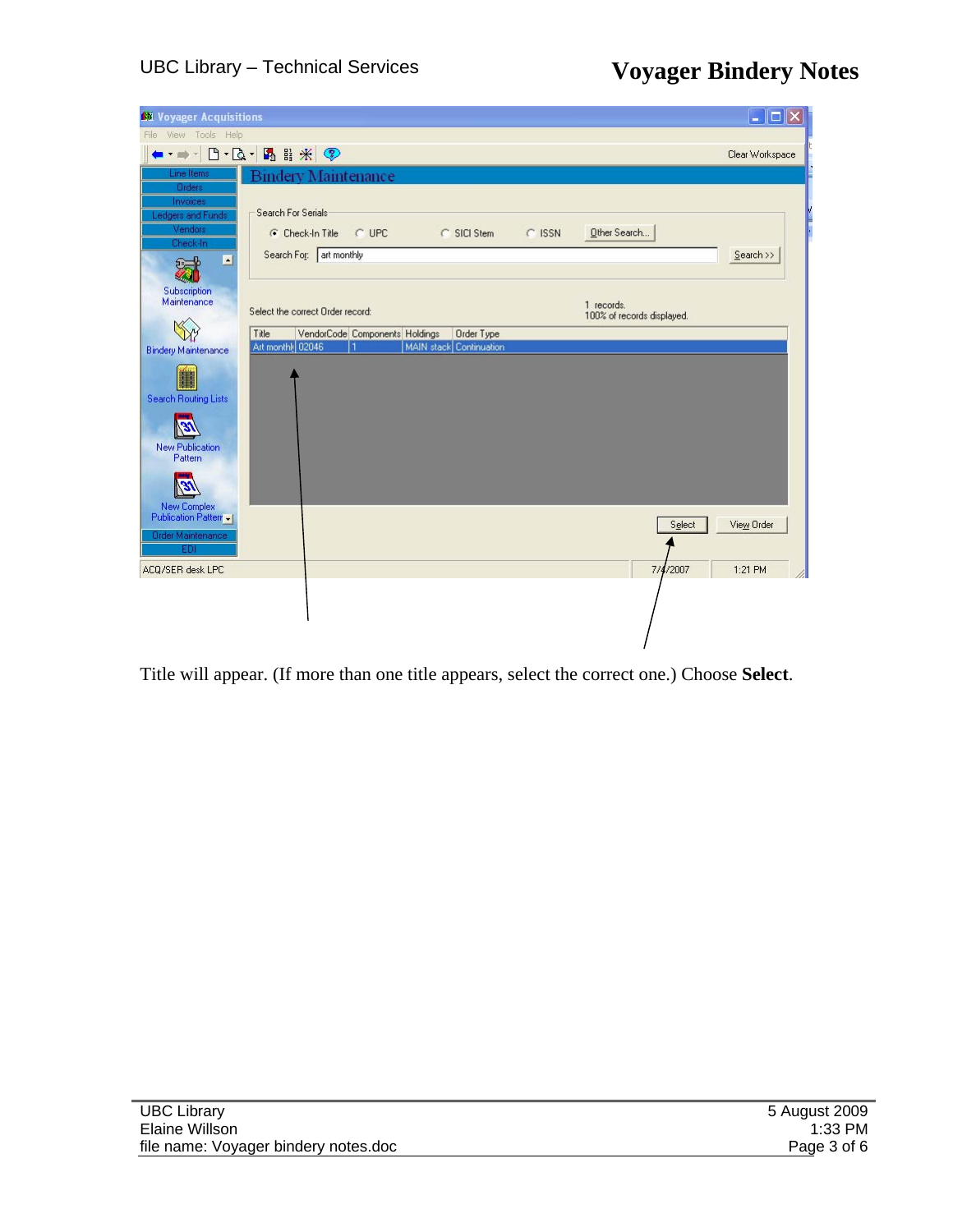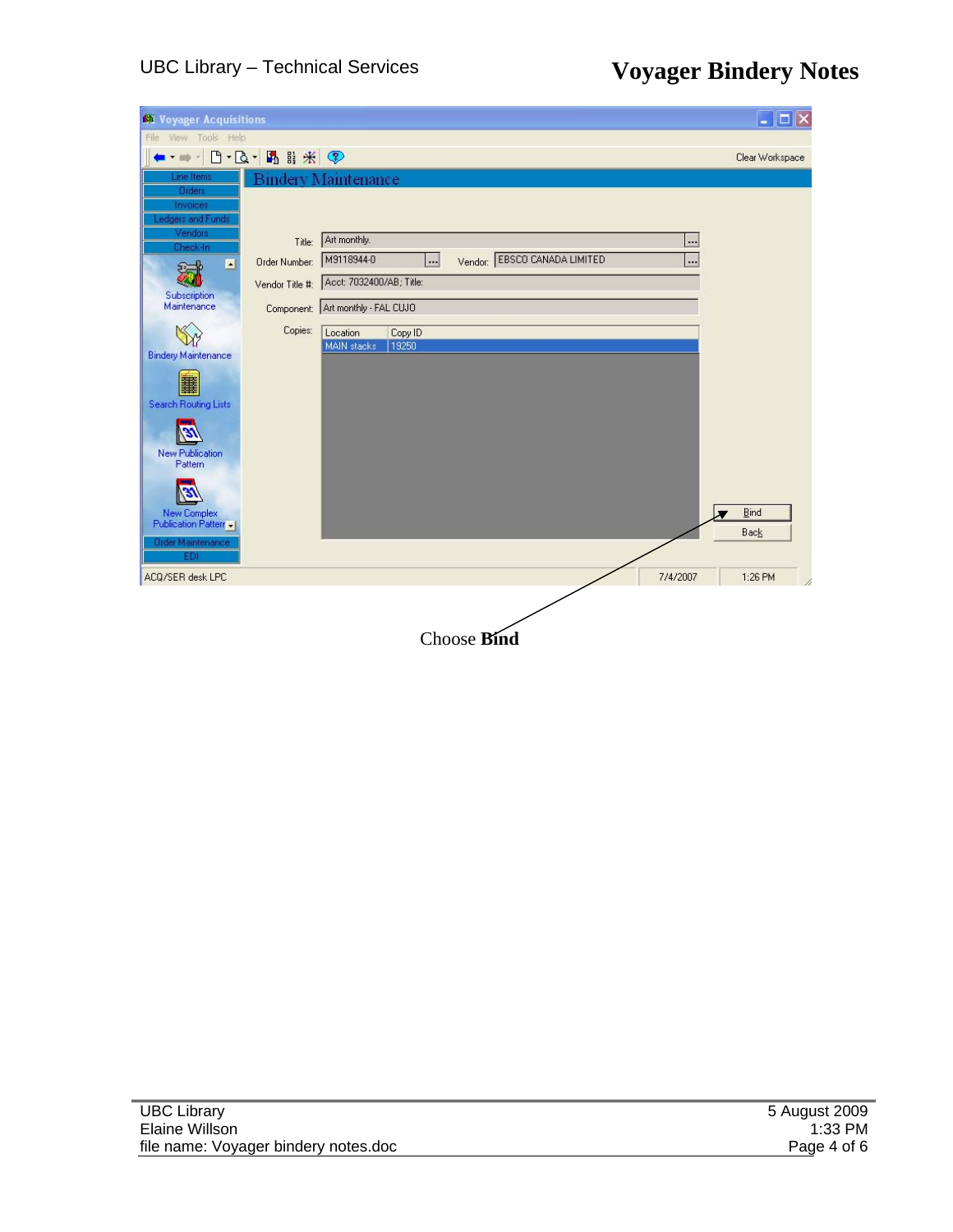| 611 Voyager Acquisitions                             |                                                                            |                                             |                                     | $  \centerdot$ $  \centerdot  $ $\centerdot  $ |
|------------------------------------------------------|----------------------------------------------------------------------------|---------------------------------------------|-------------------------------------|------------------------------------------------|
| Help<br>File<br>View<br>Tools                        |                                                                            |                                             |                                     |                                                |
| $\overline{\phantom{a}}$<br>$\overline{\phantom{a}}$ | $\mathbf{B} \cdot \mathbf{A} \cdot \mathbf{B} \nexists \mathcal{H} \nabla$ |                                             |                                     | Clear Workspace                                |
| Line Items                                           | Bindery Maintenance                                                        |                                             |                                     |                                                |
| Orders                                               |                                                                            |                                             |                                     |                                                |
| Invoices                                             | Component Art monthly - FAL CUJO                                           |                                             | Location MAIN stacks                | Copy ID 19250<br><b>Bindery Notes</b>          |
| Ledgers and Funds                                    |                                                                            |                                             |                                     |                                                |
| Vendors                                              | Edit Volume                                                                |                                             | ▼                                   | Create New Volumes<br>Save Volume              |
| Check-In                                             |                                                                            |                                             |                                     |                                                |
| $\blacktriangleleft$                                 | <b>Bind-on Date</b><br>7/4/2007                                            | $\overline{\phantom{a}}$                    | Item ID<br> 0                       | Delete Volume                                  |
|                                                      | Enumeration                                                                |                                             | Chronology                          |                                                |
| Subscription<br>Maintenance                          | Year                                                                       | Caption                                     | Free text                           |                                                |
|                                                      |                                                                            |                                             |                                     | Item                                           |
|                                                      | Volume Note                                                                |                                             |                                     | Collapse                                       |
| <b>Bindery Maintenance</b>                           | Other Volume Data                                                          |                                             |                                     | Print Pullslip                                 |
|                                                      |                                                                            |                                             | <b>Issues Bound in this Volume:</b> |                                                |
|                                                      | <b>Issues available for binding: 57</b><br>Enum/Chron                      |                                             |                                     | Enum/Chron Checked-in date Status Expect date  |
| Search Routing Lists                                 | no. 303 (2007 Feb.)                                                        | Checked-in date $\land$<br>2007-03-13 10:47 | Bind >>                             | 巫                                              |
|                                                      | no. 304 (2007 Mar.)                                                        | 2007-04-13 13:17                            |                                     |                                                |
|                                                      | no. 305 (2007 Apr.)                                                        | 2007-05-09 12:12                            | << Unbind                           |                                                |
|                                                      | no. 306 (2007 May)                                                         | 2007-06-13 14:10                            |                                     |                                                |
| <b>New Publication</b>                               | no. 307 (2007 June)                                                        | 2007-07-04 08:20                            |                                     |                                                |
| Pattern                                              | no. 308 (2007 July-Aug.)                                                   |                                             |                                     |                                                |
|                                                      | no. 309 (2007 Sept.)                                                       |                                             |                                     |                                                |
|                                                      | no. 310 (2007 Oct.)                                                        |                                             |                                     |                                                |
|                                                      | no. 311 (2007 Nov.)                                                        |                                             |                                     |                                                |
| New Complex<br>Publication Patterr -                 | no. 312 (2007 Dec. Jan.)                                                   |                                             |                                     |                                                |
|                                                      | no. 313 (2008 Feb.)                                                        |                                             |                                     | <b>Back</b>                                    |
| <b>Order Maintenance</b>                             | ∢                                                                          | $\,$                                        | $\left\langle \right\rangle$        | Start Over<br>$\,$                             |
| EDI                                                  |                                                                            |                                             |                                     |                                                |
| ACQ/SER desk LPC                                     |                                                                            |                                             |                                     | 1:27 PM<br>7/4/2007                            |
|                                                      |                                                                            |                                             |                                     |                                                |
|                                                      |                                                                            |                                             |                                     |                                                |
|                                                      |                                                                            |                                             | <b>Choose Bindery Notes</b>         |                                                |
|                                                      |                                                                            |                                             |                                     |                                                |
|                                                      |                                                                            |                                             |                                     |                                                |
| <b>Bindery Copy Data</b>                             |                                                                            |                                             |                                     |                                                |
|                                                      |                                                                            |                                             | Location:                           |                                                |
| Component                                            | Art monthly - FAL CUJO                                                     |                                             | MAIN stacks                         | Copy ID<br>19250                               |

| <b>Component</b>            | Art monthly - FAL CUJO                   | Location : | IMAIN stacks | Copy ID.<br>19250 |
|-----------------------------|------------------------------------------|------------|--------------|-------------------|
| Data Type                   | Data Value                               |            |              |                   |
| Spine label format          | ART / MONTHLY                            |            |              |                   |
| Call number format          |                                          |            |              |                   |
| Cloth color                 | <b>BLUE</b>                              |            |              |                   |
| Print color                 |                                          |            |              |                   |
| Binding frequency           |                                          |            |              |                   |
| Library instructions        | Bind complete year (Feb through Dec/Jan) |            |              |                   |
| <b>Bindery instructions</b> |                                          |            |              |                   |
| Binder's title number       | <b>FLUSH</b>                             |            |              |                   |
|                             |                                          |            |              |                   |
|                             |                                          |            |              |                   |
|                             |                                          |            |              |                   |
|                             |                                          |            | ŌΚ           | Print<br>Cancel   |

Binding notes will indicate spine title, colour, binding format (flush or standard) and any special binding instructions.

| <b>JBC Library</b>                   | 5 August 2009 |
|--------------------------------------|---------------|
| Elaine Willson                       | $1:33$ PM     |
| file name: Voyager bindery notes.doc | Page 5 of 6   |